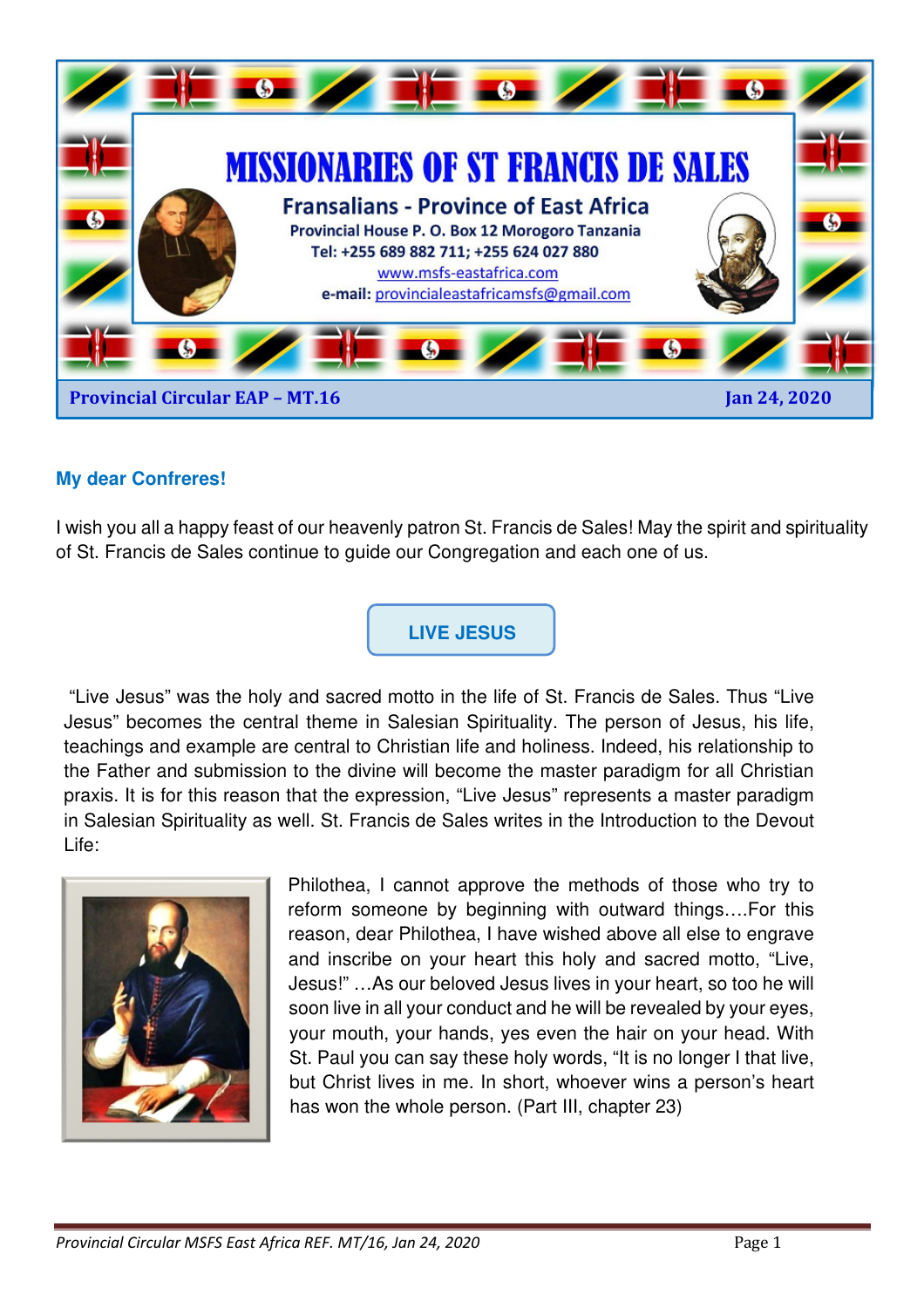What does it mean for us to live Jesus? We can understand the meaning of "Live Jesus" only in the context of dying for Jesus. In the Gospels, Jesus tells his disciples to take up daily their cross and follow in his steps (Luke 9:23). He himself carried the cross and died for us; and his resurrection gives meaning for our life. He promises us that shouldering the daily cross of Christian discipleship will lead to both death and to new life in us, to a daily dying to self that is, at the same time, a daily rising to new life in God.

It is in Baptism that we are first immersed into the dying and rising of Jesus. Throughout the rest of our lives every day and every passing moment gives us opportunities to die for Christ and to live for him. The classical New Testament passage that describes the Christian's dying and rising with Jesus: "I have been crucified with Christ, and the life I live now is not my own; Christ is living in me." (Gal. 2:19-20) is both the spiritual biography of St. Paul as well as the pattern for all Christian discipleship. It is the favourite passage of the Jesuscentered spirituality of St. Francis de Sales. It describes Christian discipleship as being crucified with Christ so that He might come alive in us and live and act in our world through us.

How do we understand daily dying in Salesian spirituality? In the early Christianity, martyrdom was a clear sign of dying for Christ. Later on ascetical practices of monks or mendicants were considered as dying for Christ. In the Salesian tradition, our dying for Jesus - which is, at the same time, a new life in him-- is brought about through what St. Francis de Sales calls the "death of the will." "The will that is dead to itself, so as to live in God's will, is without any particular desire, and remains not only in conformity and submission but is totally annihilated in itself and is converted into God's will" (Love of God, Bk. 9, Ch. 13). By the "death of our will", our will completely become one with the will of God. He further explains: "We simply let ourselves be carried by his divine good pleasure, just as a little child is carried in its mother's arms, by a certain kind of admirable consent which may be called the union, or rather unity of our will with that of God" (Love of God, Book 9, chapter 14).

In practice, our will has now ceased to function independently of God's will. Like Jesus, we now do only what God wills for us. The Biblical foundations for his teaching on the death of the will are: "I have been crucified with Christ and the life I live now is not my own; Christ is living in me" (Galatians 2: 19-20). "After all you have died! Your life is now hidden with Christ in God" (Colossians 3:3). With the death of the will, the old Adam has died in us. With that death, we have made room within us for the new Adam. Jesus' way of living is now our way of living: "I do always the will of the One who sent me" (Jn. 6:38). His intimate and loving union with the Father is now our own experience as well: "The Father and I are one." (Jn. 10:30). The third petition of the Lord's Prayer, "May your will be done on earth as it is in heaven," is fully realized through the "death of our will".

Through the "death of our will", we daily follow Christ and die for him. But our dying is simultaneously also our rising, and the losing of our false selves is at the same time the discovery of our true selves. For as Jesus said: "Whoever finds his life, will lose it. And whoever has lost his life because of me, shall find it." (Mt. 10:39). It is in Jesus, we have our real life. And with the birth of Jesus within us we truly begin to live Jesus.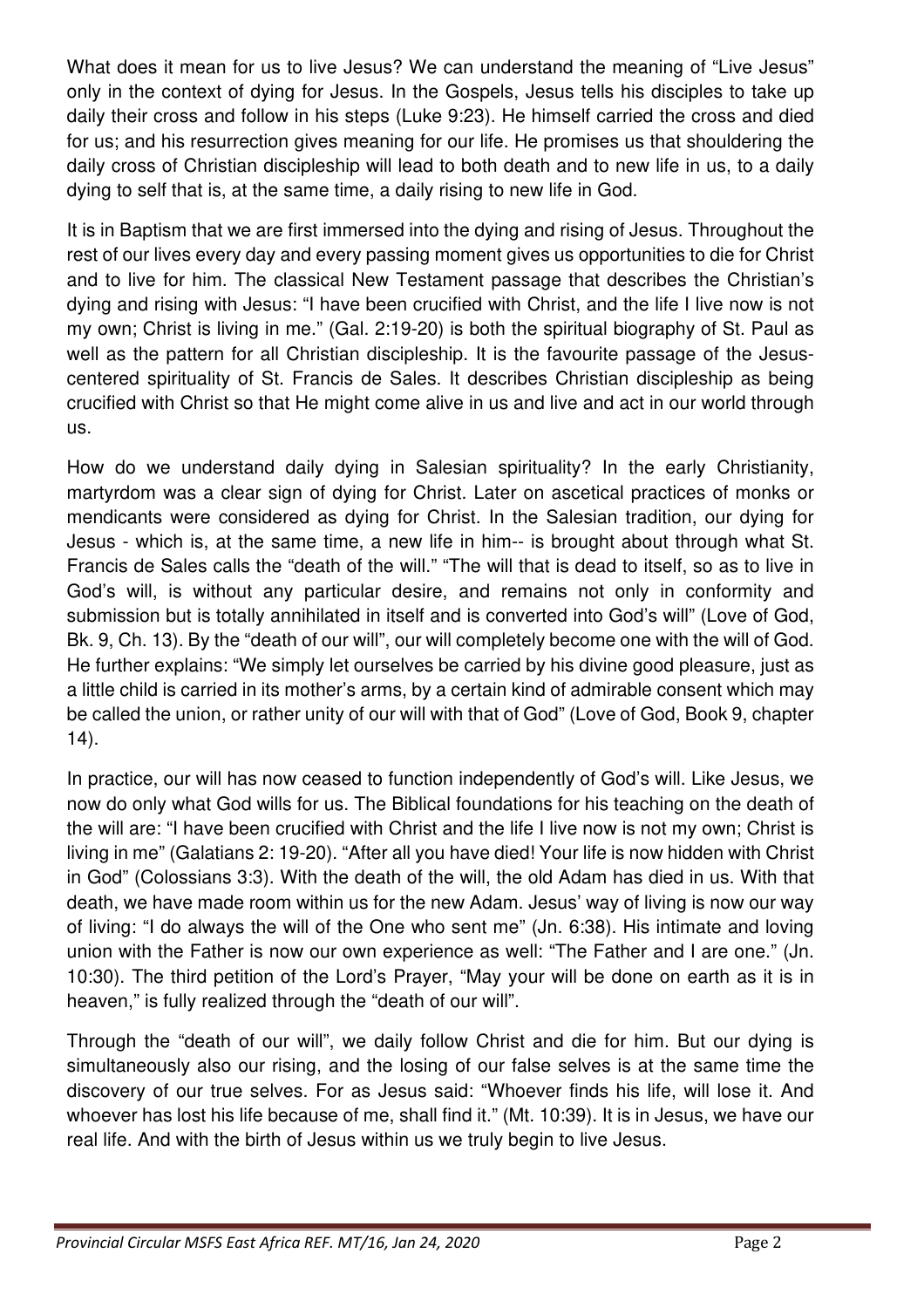To live Jesus is a daily invitation for us. It is an invitation to cease to do our will and to do the will of God. To live Jesus is the death of our will and that is our daily martyrdom. When we practice this holy and sacred motto of St. Francis de Sales in our daily life, our community life and our missionary endeavors become more meaningful for us, as our will is dead and is united with the will of God. Let us die to ourselves and in our will in order to "Live Jesus".

## **A TRIBUTE TO SPIRITUAL EXCELLENCE**

The life and ministry of Rev. Father Antony Mookenthottam can be summed up in the above-mentioned caption. Father Antony was a person who embodied Spirituality of St. Francis de Sales. His vast knowledge in Salesian literature and his unassuming way of practicing Salesian spirituality in his personal life had been an inspiration for all. Father Antony was a spiritual guide for numerous people and he had a unique way of manifesting God to all, who came to him for guidance.



He experienced the love of God in his personal life, which was indeed the strength of his spiritual life. He was a dignified, courteous, humble, holy

and kind priest, who is a model priest for the contemporary world. His spiritual excellence was based on his self-discipline and intimate union with Christ in prayer. He was an epitome of missionary endeavours both in India and Tchad. He was both a theologian and a philosopher who excellently blended both Eastern and Western traditions in his teaching. We have lost a true Fransalian in the person of Father Antony. I am sure that his legacy will continue to influence our Fransalian way of life.

Father Antony was born on February 28, 1931. After completing his secondary school studies, he joined MSFS Congregation. He made his first profession on May 27, 1953 and was ordained a priest on April 27, 1957. He served as a missionary in Vizag mission, was General Councillor, Provincial of Vizag and served the Congregation in various other capacities. He was a prolific writer, who authored several books and articles in Salesian spirituality, Indian Philosophy and Spirituality. His death on January 03, 2020 has created a vacuum in our Congregation. May his life and ministry continue to lighten our path to imitate Christ through the spirituality of St. Francis de Sales.

May his soul through the mercy of God rest in peace.



The Provincial council meeting held on December 17 and 18, 2019, discussed in detail the budgets presented from our communities of East Africa. The Provincial administration expresses its gratitude to every confrere for taking care of the property of the Congregation/Diocese. The provincial administration would like to remind the need to maintain transparency and accountability with regards to financial matters in the Province.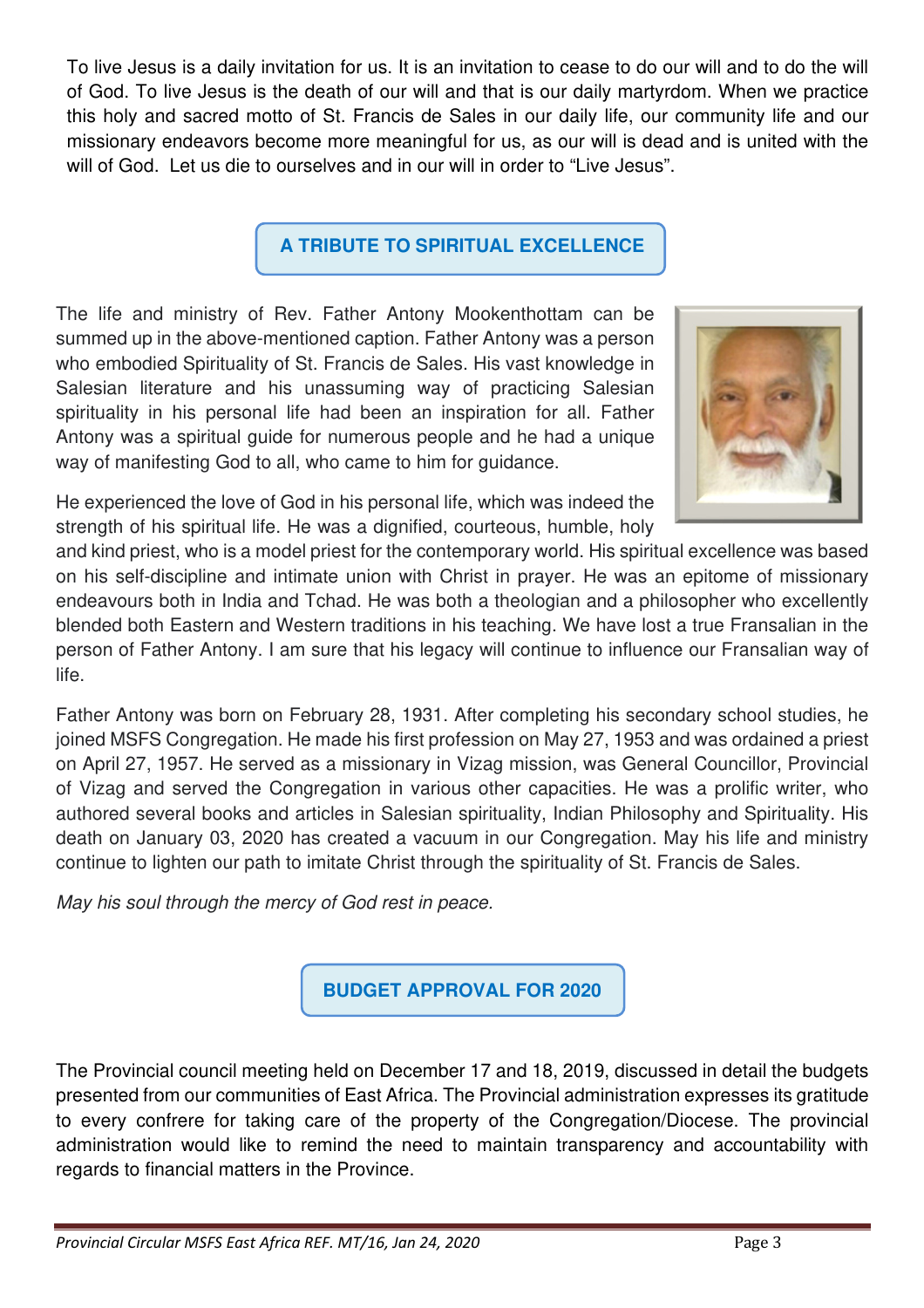## **General Remarks / Informations:**

- $\triangleright$  FAST format to be followed for budget making/Accounts.
- $\triangleright$  Income from the schools/institutions should include School fees, hostel fees, income from stationary, books, food, uniform and other collections such as for picnic, graduation, exam fee etc. These collections should be mentioned separately, not under School fees.
- $\triangleright$  School fees chart for each class and other fee collections should be presented at the earliest to Provincial Bursar.
- $\triangleright$  The number of students in each class also should be presented.
- $\triangleright$  The children, who are being helped in the school (partially/fully) should be also mentioned. It should also mention the amount that we are giving in charity.
- All the communities/institutions/parishes/Family Apostolate/other ministries have to send Budget as well as income and expenditure to the Provincial Bursar.
- $\triangleright$  Confreres working outside the province have to submit their income and expenditure to the Provincial Bursar.
- $\triangleright$  All the communities/parishes which have not yet submitted the budget, should submit to the Provincial Bursar at the earliest.
- $\triangleright$  All extra-ordinary budgets have to be discussed in LGB and a report is to be submitted to the Provincial Administration.
- $\triangleright$  All the bank accounts should have double signatories and both have to sign.
- $\triangleright$  Charitable status of the society in Tanzania has to be urgently followed up.
- $\triangleright$  A Corpus fund will be created to meet emergency needs of the Province.
- $\triangleright$  Internal Auditing will be continued.
- $\triangleright$  Half yearly accounts should be submitted with bank statements on time.

**TRANSFERS AND APPOINTMENTS** 

**Fr. Sony Kochumalayil** is appointed as the Superior Germany-Austria community of East Africa Province with effect from 01.01.2020**.** 

**Fr. Chinnappan Arockiasamy** is designated to be appointed as the assistant parish priest of Kashishi parish with effect from 07.02.2020. He will be in-charge of the construction of the presbytery at Kashishi.

**Fr. Aristides Danda** is appointed as a member of Fransalian Community, Bissil with effect from 07.02.2020.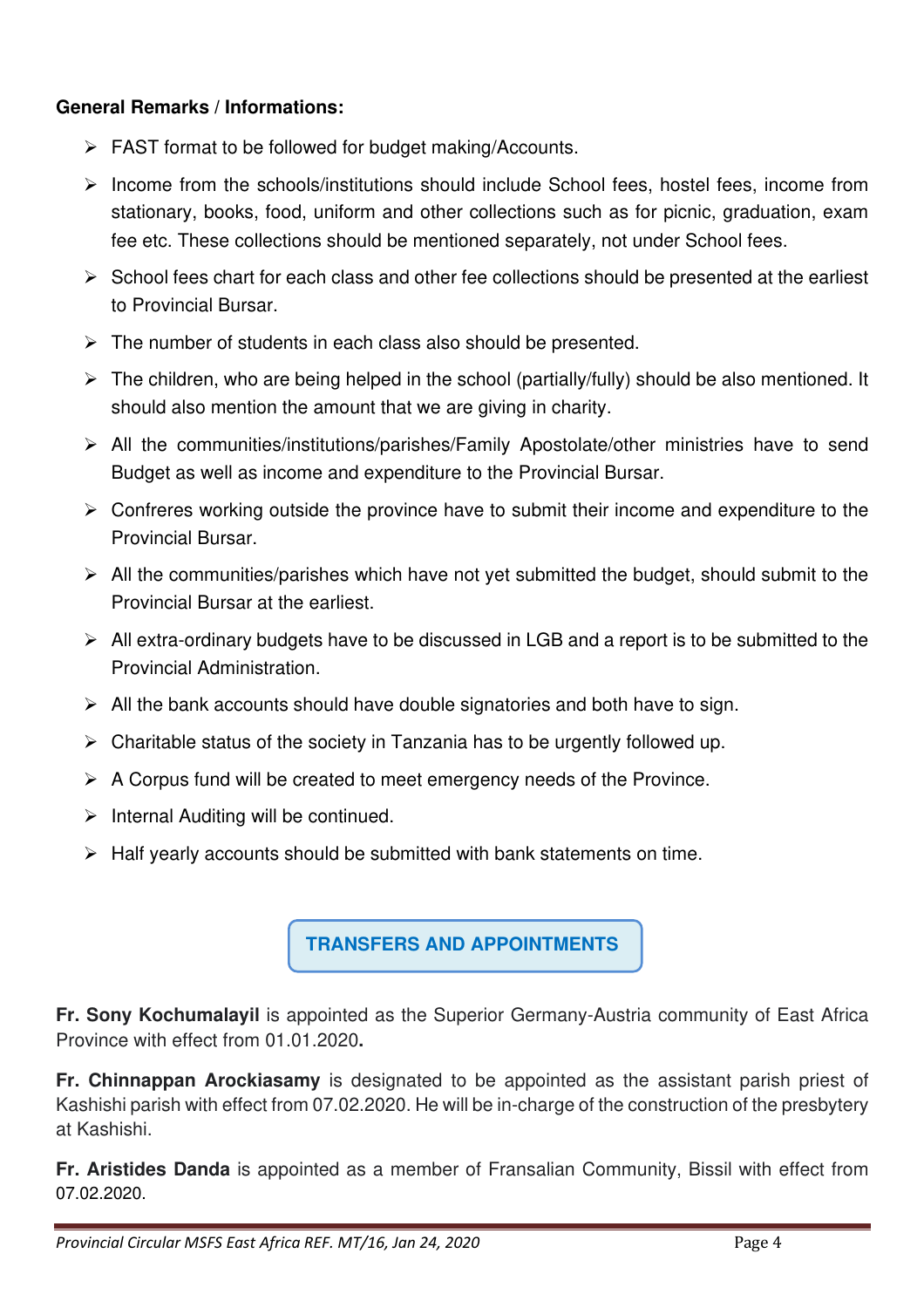# **HEARTY CONGRATULATIONS**

**Fr. Dhaman Kumar Karanam** is appointed by the Superior General as the Coordinator of Delegation Superiors of MSFS in GAH (Germany, Austria and Holland) with effect from January 24, 2020.

**Fr. Philip Thomas** is appointed as the new Rector of Suvidya College, Bangalore, India with effect from 20.01.2020.

We wish Frs. Dhaman and Philip God's blessing as you assume your new responsibilities in the Congregation.

**HOLIDAYS**

| Fr. Jose Eriyanickal:       | January 12 - March 01    |
|-----------------------------|--------------------------|
| Fr. Kurian Kollapallil:     | January 13 - February 13 |
| Fr. Stephen Ubadesi:        | February 10 - March 10   |
| Fr. Francis Kallikattu:     | February 16 - March 16   |
| Fr. Mathew Thazhathukunnel: | February 20 - March 01   |
|                             |                          |

**OBITUARY** 

**Fr. Antony Mookenthottam (89),** of South West India Province passed away on 03.01.2020.

**Mr. Nanalo Jeremiah George (62),** paternal uncle of Bro. Godwin Nanalo (Regent in SFS Junior Seminary, Kihonda), passed away on 10.01.2020.

May they rest in peace!